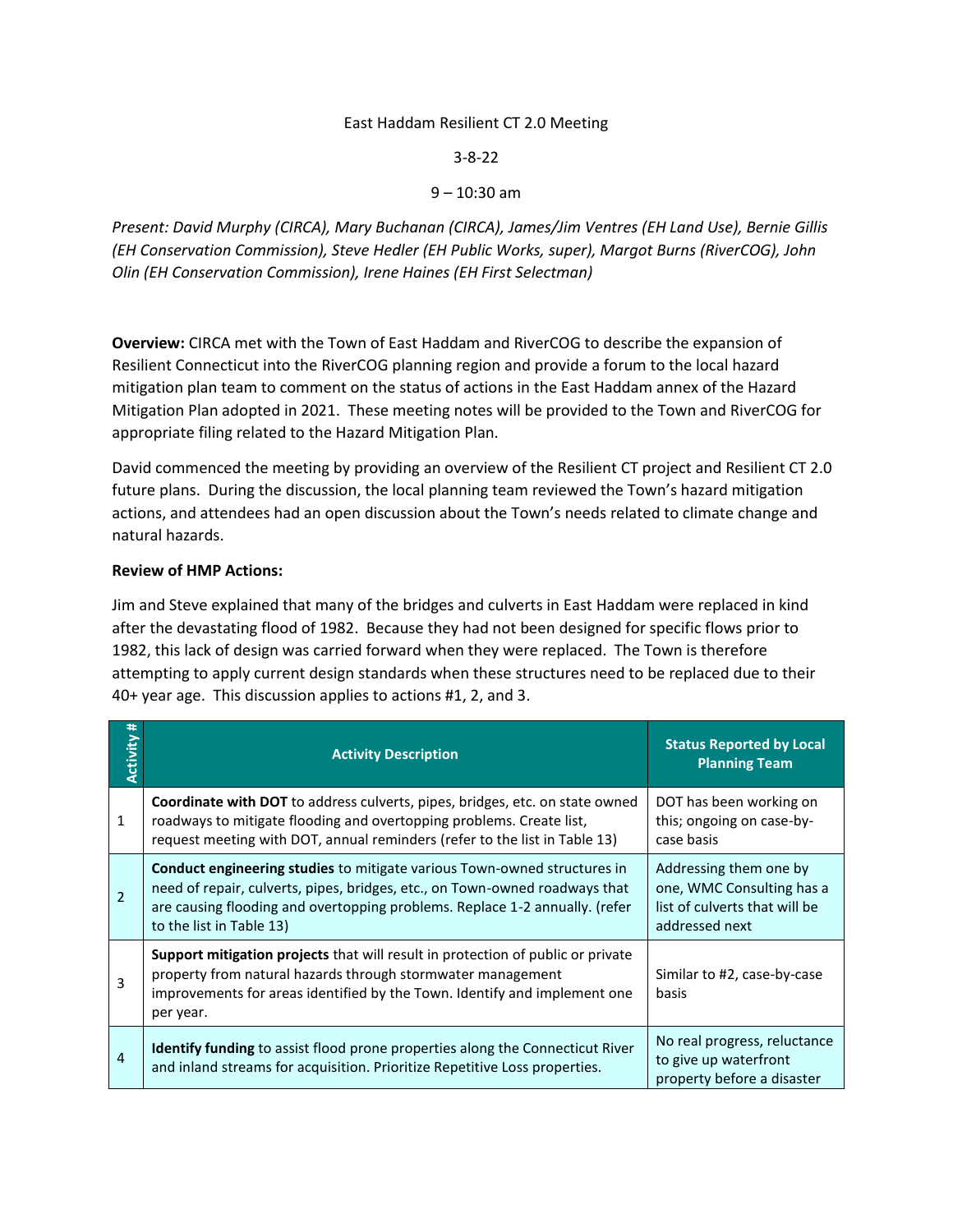| Activity#      | <b>Activity Description</b>                                                                                                                                            | <b>Status Reported by Local</b><br><b>Planning Team</b>                                                                                                                                                                      |
|----------------|------------------------------------------------------------------------------------------------------------------------------------------------------------------------|------------------------------------------------------------------------------------------------------------------------------------------------------------------------------------------------------------------------------|
|                |                                                                                                                                                                        | has occurred - perhaps<br>recast/remove in next HMP                                                                                                                                                                          |
| 5              | Update the existing Debris Management Plan. Identify locations for large<br>volumes of debris and comply with DEMHS debris management plan<br>standards.               | No written plan but a<br>protocol is in place to use<br>Public Works Garage, where<br>debris can be quantified for<br>FEMA funds. Many<br>property owners are<br>capable of addressing<br>debris on their own<br>properties. |
| 6              | Budget appropriate money necessary to maintain and remove dead, dying,<br>dangerous, and diseased trees in rights-of-ways and on other town-owned<br>land.             | Budget has been increased<br>from \$50,000 to \$150,000,<br>plus whatever is left over<br>from snow removal funds<br>after winter                                                                                            |
| $\overline{7}$ | Culvert Construction. Oversee the completion of construction of the three<br>culverts along East Shore Drive that started with 2018 FEMA Public<br>Assistance funding. | In progress; waiting on<br>engineering for culverts                                                                                                                                                                          |
| 8              | Culvert Construction. Oversee and complete construction of the Mitchell<br>Road culvert improvements to reduce flooding                                                | Completed                                                                                                                                                                                                                    |
| 9              | Critical Facilities. Install generators at Elementary Schools and Transfer<br>Stations.                                                                                | Generator for transfer<br>station has been budgeted<br>for; schools have generators<br>now.                                                                                                                                  |
| 10             | Promote use of Everbridge.<br>Place postings on the community website and social media promoting<br>registration to the Everbridge system to grow it use.              | Ongoing, Everbridge is still<br>in use.                                                                                                                                                                                      |

## **Follow-up Items From HMP Discussion:**

- We will acquire the list of upcoming culvert replacements collected by WMC Consulting for updating action #2.

## **Discussion Questions Posed to the Group:**

- Where are intersections of assets and flooding challenges?
- Where are intersections of assets and heat challenges?
- Are there unique climate challenges and drivers in East Haddam?

Participants identified road conditions as a persistent challenge that may be related to climate change due to changes in temperature extremes combined with changes in freeze/thaw cycles. For asphalt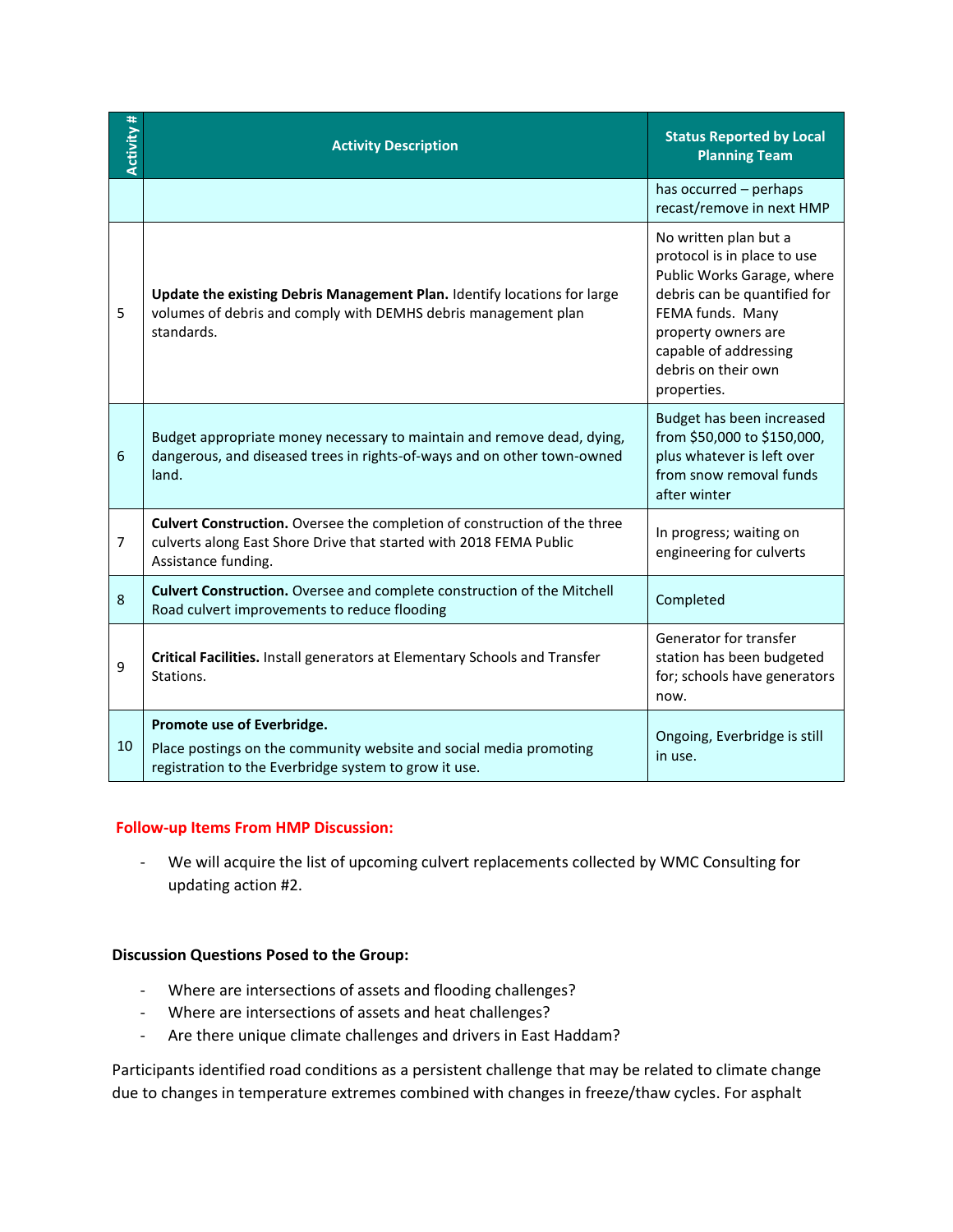roads, the rapid transitions between hot and cold days leads to great wear-and-tear on the pavement; the asphalt will crack and then get further plowed away by snowplows. For gravel roads, the warmer winters means there isn't a solid freeze but instead multiple freeze/thaw cycles, plus lots of road salt needed to reduce ice. Furthermore, many roads don't have solid bases because they were originally gravel, even if tar was added later. There are up to 15 miles of town-owned gravel roads. Paving these roads elicit local opposition because residents prefer to "keep the country charm." One previous project (Pettico Lane?) was 3 miles and approximately \$ 1 million.

# **Follow-up Items from Discussion of Challenges:**

- Ask Town of Somers how they have addressed making unpaved roads more resilient to freeze/thaw, snow and ice conditions, and intense precipitation.
- Consider a new type of ZSR for this road challenge. However, the ZSR cannot simply envelope the entire town; some type of distinction would need to be made.

# **ZSR Discussion:**

- General agreement from the group that the ZSR near the Opera House / Bridge / Succor Brook is a consistent challenge area. Succor Brook flows alongside and beneath a number of both private and public structures. Jim noted that the town doesn't own some of the properties that are affected and thus is limited in its ability to address the challenge.
- Concerns voiced from the group about a beaver dam at or near the headwaters of Succor Brook, which is on private property.
- Future development and investment is planned for the town center/Opera House/Bridge area, so addressing the flooding challenges will benefit these future plans also.

## **ZSR Follow-up Actions:**

- The Salmon River corridor is lightly developed and flooding does not affect people and infrastructure. CIRCA should consider changing the Salmon River ZSR designation to a Natural Protection ZSR.
- Add Proximity ZSR on the west side of the lake. (Densely populated, antiquated stormwater management system.) Stormwater has been observed surcharging from catch basins during intense precipitation events.
- Extend the Succor Brook ZSR along the course of the waterway upstream to the beaver dam.
- Look at the sewage treatment plant location and sewer service area for possible consideration as a sewershed ZSR. The wastewater treatment plant may be at risk of flooding, given that key elevations were based on prior FEMA flood risk mapping and elevations. This should be investigated as time allows.

## **Discussion of Cooling Centers and Generators:**

- The East Haddam Senior center is the main cooling center; high school and libraries could also work. There is a pick-up service for seniors to get to cooling center.
- Charging stations get a lot of use when the power goes out.